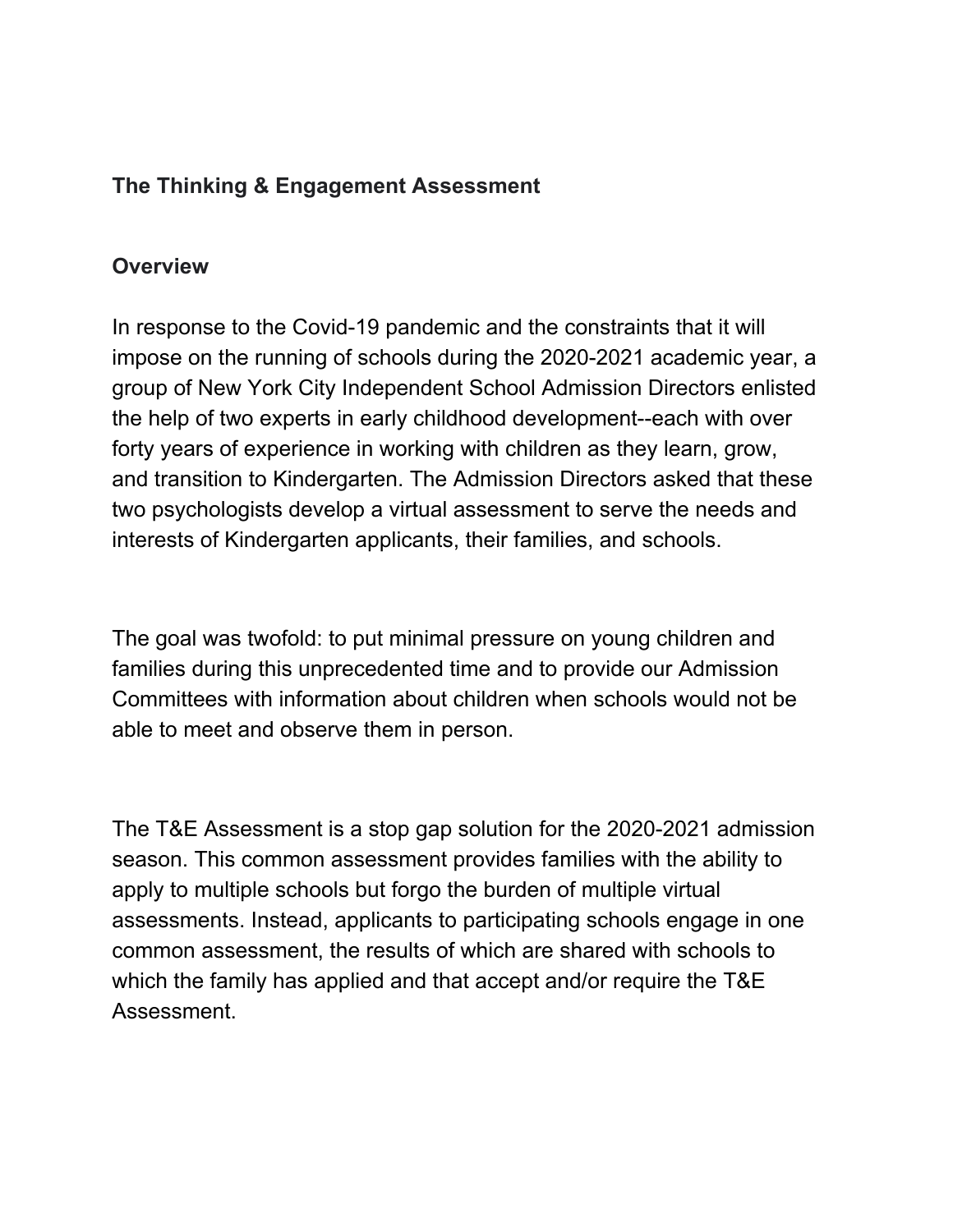# **Frequently Asked Questions**

### **What does the T&E assess?**

The T&E is a non-standardized, non-normed, child-friendly set of activities designed specifically to be administered virtually to four and five year olds applying to Kindergarten. The T&E taps expressive and receptive language, verbal and non-verbal reasoning skills, teachability, problem-solving skills, and developmental areas in which schools need information to determine fit between applicant and program.

## **How does my child take the T&E, and who is assessing them?**

The T&E Assessment is administered using Zoom technology on a desktop or laptop computer, or on a tablet, in the child's home.

During the assessment, the child should be sitting in a chair at a table and be wearing comfortable headphones to block out noise and to help focus on the materials (Amazon sells an assortment of reasonably priced headphones). Children are required to wear headphones throughout the assessment. The assessor will stop the assessment should the child remove the headphones and will resume when the child puts them back on. Laptops and tablets should be set up on a flat surface so the child's hands are free. Please leave up to 45 minutes for the entirety of the assessment though it may take much less time.

Please click this link for information about joining a Zoom session. https://support.zoom.us/hc/en-us/articles/201362193-How-Do-I-Join-A-Meeting.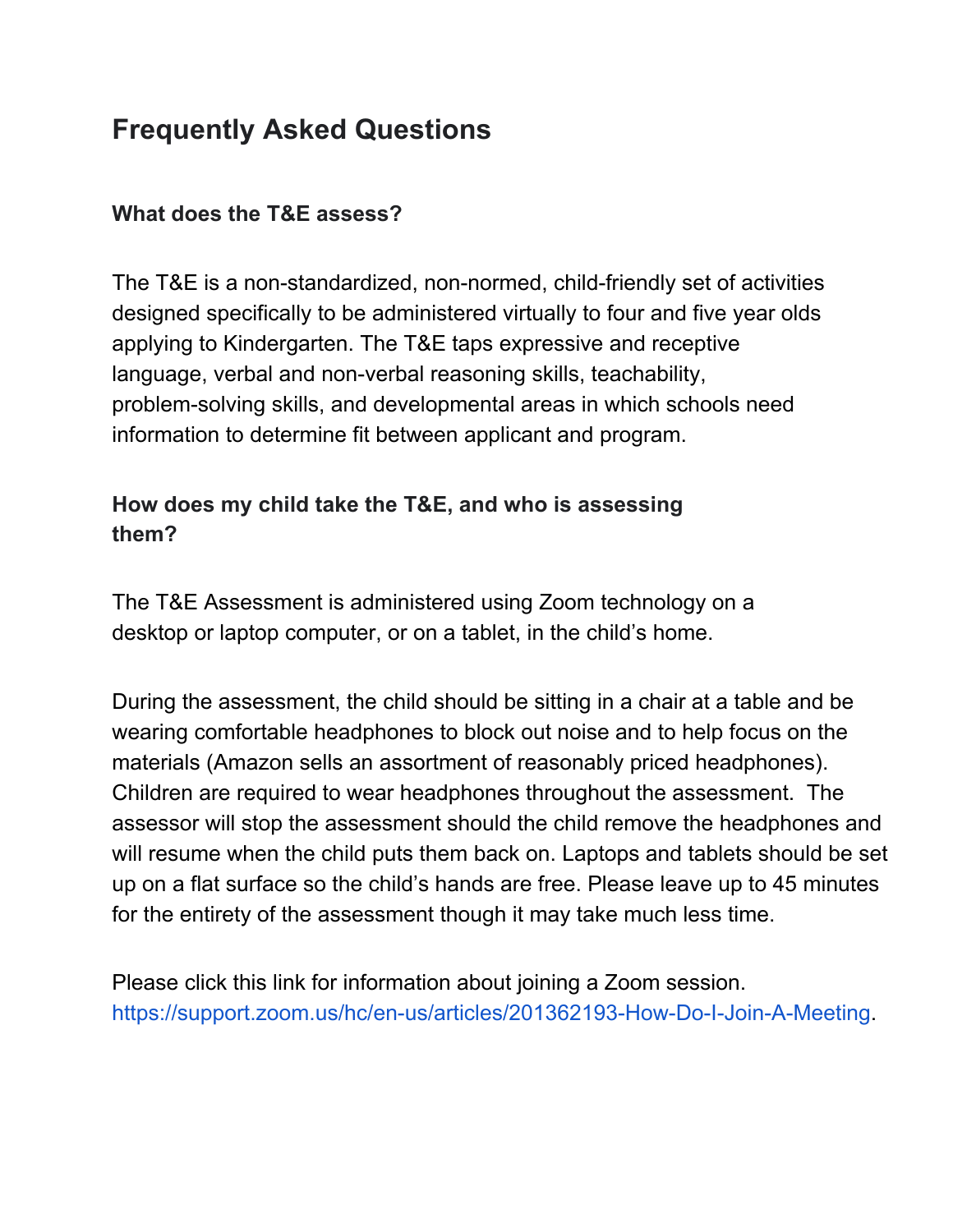Upon starting the T&E, the assessor guides the child through a variety of developmentally appropriate activities. The cohort of assessors are a diverse group of early childhood professionals who have been expertly trained to administer the T&E. During the T&E session, one adult (e.g., parent, guardian, caregiver, family member) is required to be present. However, this person is expected only to provide technological support as needed.

Contrary to what we advised earlier this summer, we have changed our requirement for the adult sitting with the child during the T&E. This change is the result of extensive beta testing.

Once the adult and child greet the assessor, and all technology needs have been met, the adult must put on headphones or earbuds and connect to a phone, tablet, or computer and engage in an activity that does not require typing--i.e., watching a video. The adult is welcome to listen to a podcast but must avoid observing the child.

By wearing earbuds and focusing on something other than the child, the adult is both modeling what the child should be doing and improving the odds of the child feeling comfortable with the assessor. If at any time the assessor needs the adult's attention, he or she will ask the child to turn around and signal.

#### **Will I receive a report after my child has taken the T&E Assessment?**

No. The results of your child's assessment will only be sent to the participating schools and organizations to which you have requested that reports be forwarded.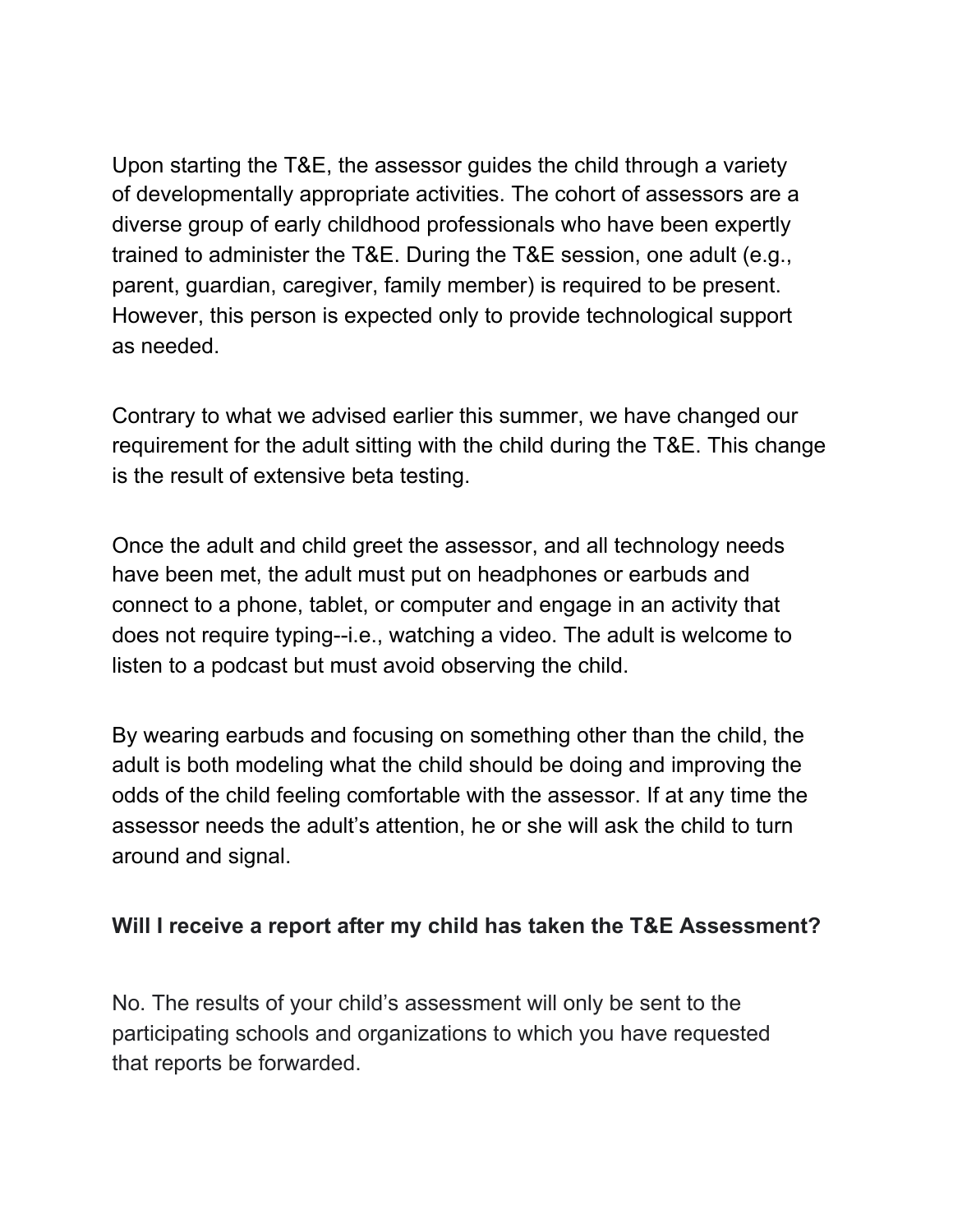#### **How much does the T&E Assessment cost and how do I sign up?**

The fee for the T&E Assessment is \$250.00. If you are applying for financial assistance and have a total household income of less than \$150,000, the fee will be waived.

The T&E Assessment Project is administered by a Coordinator and an Assistant Coordinator who will be available to answer questions and address any issues. Once you have submitted an application to any of the participating schools, you will receive a link to register your child for the T&E. Please remember that you only register your child once. Upon registration, you will receive instructions from the T&E staff regarding scheduling.

Appointments for the T&E may be scheduled from September 8th through December 18th and will be available seven days a week. We recommend that you schedule your child's assessment as early in the season as possible.

#### **What if I do not have access to a computer or a tablet?**

Upon registering for the T&E, please contact the Project Coordinator to discuss this issue.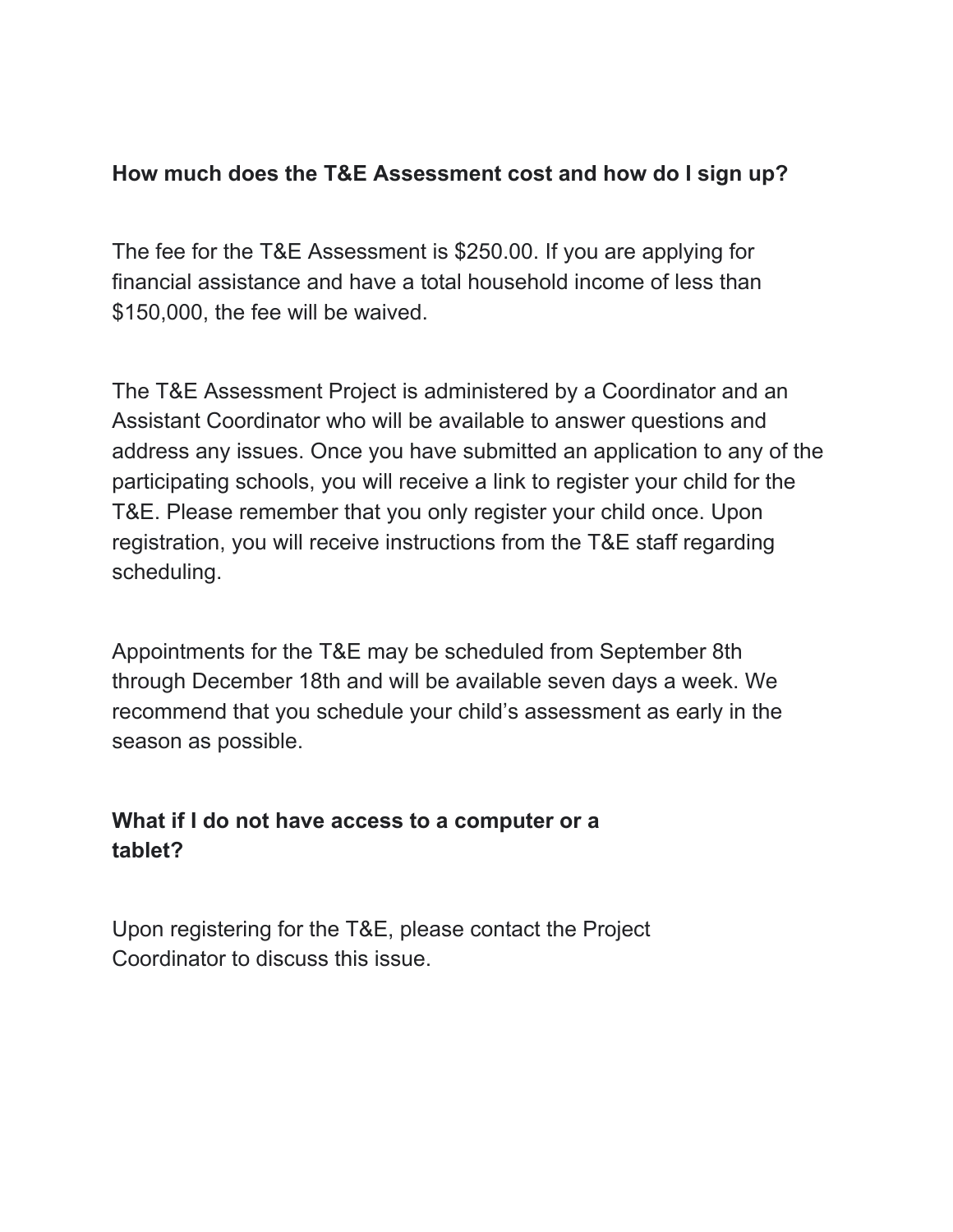#### **How do I help my child prepare for the T&E Assessment?**

To help your child prepare for the T&E Assessment, have your child practice wearing headphones while talking to an adult via Facetime, Zoom, Google-meet, or any other virtual platform. A few days before the scheduled assessment, we recommend that parents/guardians explain to their children that they will meet with a teacher online who will invite them to do some fun and interesting activities.

#### **Is there anything else I should know about the T&E Assessment?**

As part of the registration process for the T&E, parents/guardians are required to sign a consent and release form that requires them and any other supervising adult to refrain from recording the session, helping the child answer questions, and sharing content they may observe.

# **Participating Schools**

The Allen-Stevenson School The Berkeley Carroll School The Birch Wathen Lenox School The Brearley School The Browning School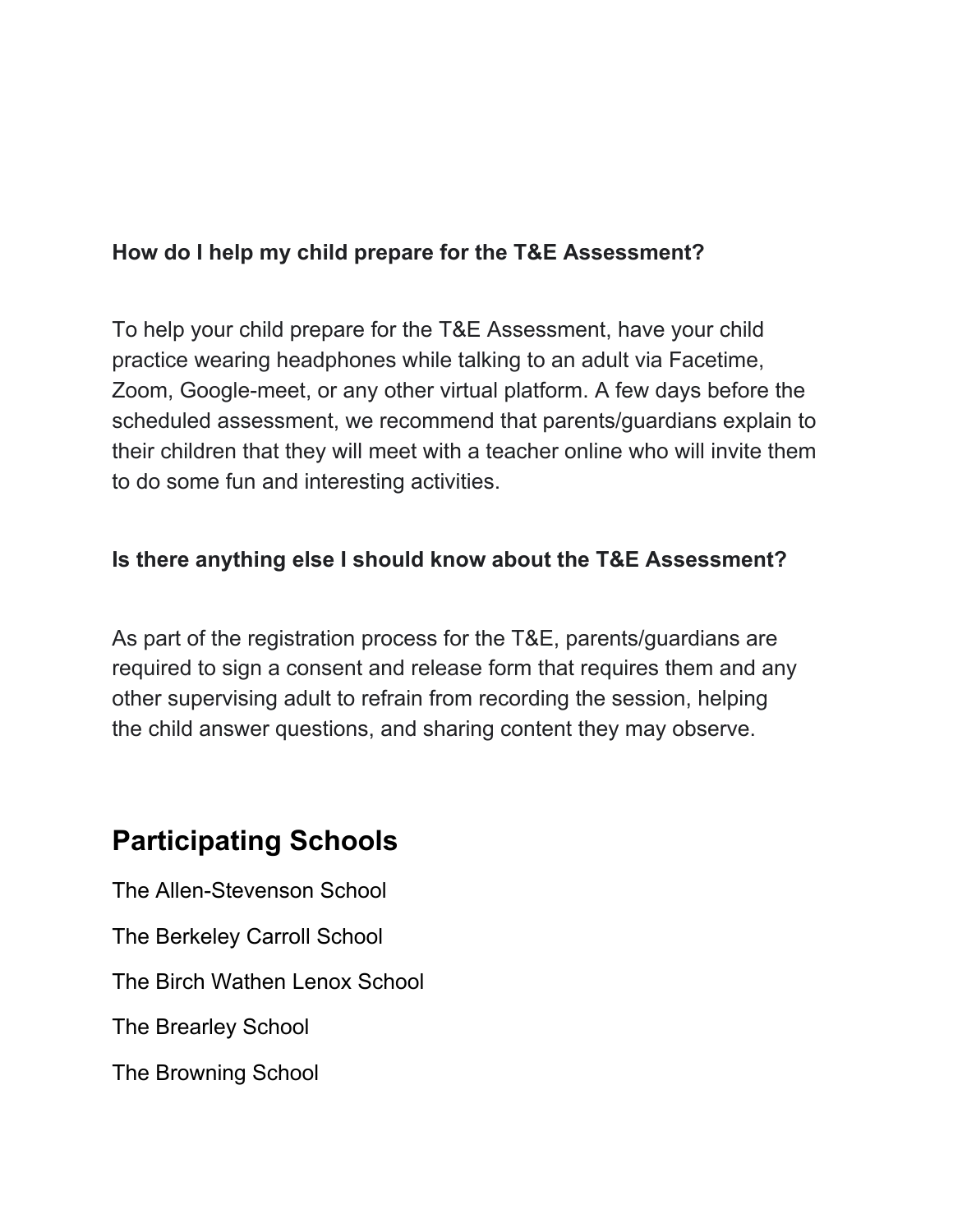The Buckley School

The Calhoun School

The Cathedral School of St. John the Divine

The Chapin School

Collegiate School

Columbia Grammar and Preparatory School

Convent of the Sacred Heart

The Dalton School

Early Steps--Partnering Organization

The Elisabeth Morrow School

The IDEAL School of Manhattan

Marymount School of New York

The Nightingale-Bamford School

The Ramaz School

Rodeph Sholom School

The Packer Collegiate Institute

Saint Ann's School

The Spence School

Speyer School

St. Luke's School

St. Bernard's School

St. Hilda's & St. Hugh's School